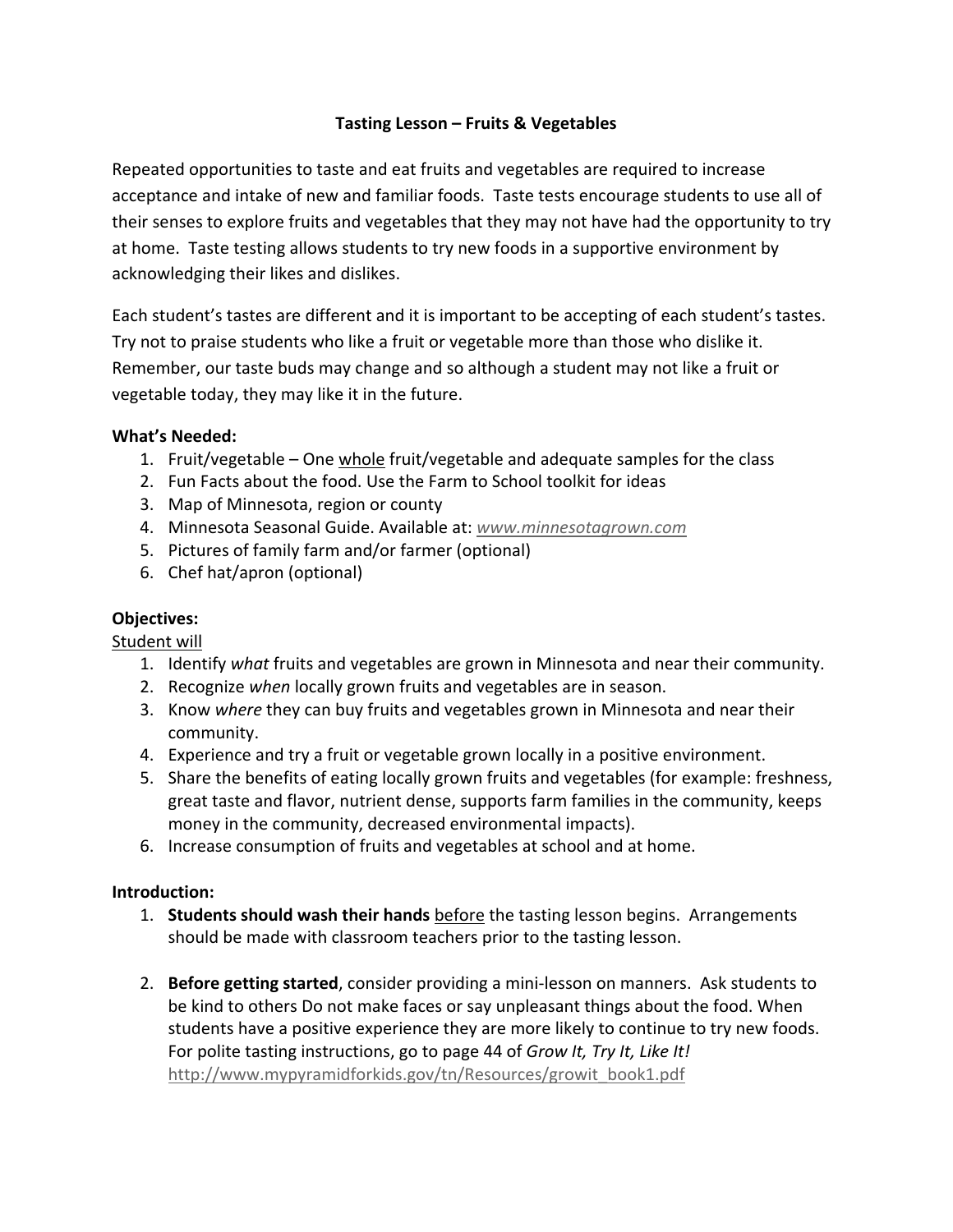3. **Start a conversation** with the students about their experiences with trying new foods. Share your experiences and get the students engaged in talking about fruits and vegetables. Example:

> *Who likes to taste new fruits and vegetables? Why? Why not? When I was your age, there were some fruits and vegetables that I loved to eat, so I ate them all the time! And there were others I didn't like very much. Sometimes there were fruits and vegetables that looked really good but that I was afraid to try. Do you ever feel that way?*

> *It is good to try new foods. Sometimes we don't like something the first time we try it. But it can taste good when we try it later. Has that ever happened to you? Our tastes change. We should keep trying foods because we learn to like more foods the more we eat them.*

4. **Introduce the fruit/vegetable**. Hold up the whole fruit/vegetable and ask the students: "*Who knows what we get to taste today?"* or "*Does anyone know what fruit/vegetable we get to try today?"*

> Pass the whole fruit/vegetable around the classroom and have the students feel and smell it. Get students involved by asking them to describe the: size, shape, color, smell, and feel.

- This is an excellent time to share some fun facts about the food.
- Use the **Minnesota Seasonal Guide** from Minnesota Grown. Remember one objective to the tasting lesson is for students to recognize when locally grown fruits and vegetables are in season.
- When talking about the origins of the fruit/vegetable, have a **map or globe** available to show students where the food originated and where it was grown in Minnesota.
- If the fruit/vegetable was purchased directly from a farm family, show a picture of the farm or farmer to increase student recognition and appreciation of where the fruit/vegetable came from.
- 5. **Taste the fruit/vegetable together** as a class. Ask students to describe the taste.

Adjectives may include: *Sweet, sour, flavorful, salty, strong, mild, earthy, sharp, crisp, squishy, zesty, ripe, fragrant, firm, tangy, acidic, crunchy, bitter, refreshing, delectable, tough, smooth, tender, spicy, etc.*